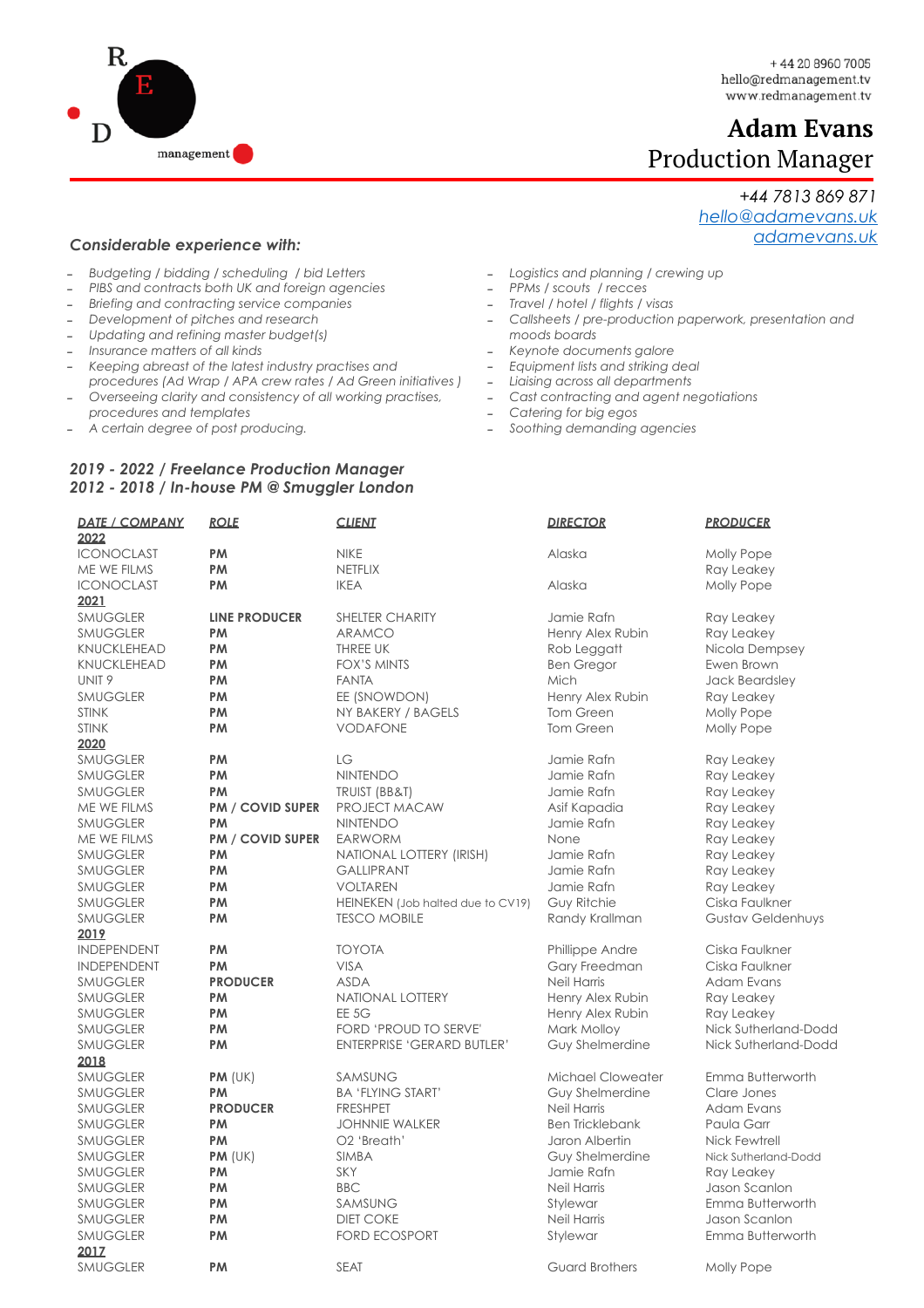| <b>DATE / COMPANY</b><br><b>SMUGGLER</b> | <b>ROLE</b><br>PM | <b>CLIENT</b><br><b>UNDER ARMOUR</b> | <b>DIRECTOR</b><br>Björn Rühmann | <b>PRODUCER</b><br><b>Adam Evans</b> |
|------------------------------------------|-------------------|--------------------------------------|----------------------------------|--------------------------------------|
| <b>SMUGGLER</b>                          | <b>PRODUCER</b>   | <b>BBC</b>                           | Stylewar                         | Adam Evans                           |
| SMUGGLER                                 | PM (UK/ Ronaldo   | FIFA 18                              | Adam Berg                        | Emma Butterworth                     |
| <b>SMUGGLER</b>                          | PM                | <b>LIBERTY GLOBAL</b>                | Mark Molloy                      | Gustav                               |
| <b>SMUGGLER</b>                          | PM                | <b>JAGUAR 3AM</b>                    | Henry-Alex Rubin                 | Molly Pope                           |
| <b>SMUGGLER</b>                          | PM                | <b>FIRST DIRECT</b>                  | Guy Shelmerdine                  | Emma Butterworth                     |
| <b>SMUGGLER</b>                          | <b>PRODUCER</b>   | <b>LUCOZADE SPORT</b>                | Christopher Hewitt               | <b>Adam Evans</b>                    |
| 2016                                     |                   |                                      |                                  |                                      |
| <b>SMUGGLER</b>                          | <b>PM</b>         | ARMY                                 | Henry Alex Rubin                 | Molly Pope                           |
| <b>SMUGGLER</b>                          | <b>PRODUCER</b>   | <b>UNICEF</b>                        | <b>Josh Neale</b>                | Adam Evans                           |
| <b>SMUGGLER</b>                          | <b>PM</b>         | M&S 'MRS CLAUS'                      | Tom Hooper                       | Molly Pope                           |
| <b>SMUGGLER</b>                          | <b>PM</b>         | RADIO X                              | Jamie Rafn                       | Ray Leakey                           |
| <b>SMUGGLER</b>                          | PM                | VW                                   | Guy Shelmerdine                  | Emma Butterworth                     |
| <b>SMUGGLER</b>                          | <b>PRODUCER</b>   | <b>GREEN PARTY</b>                   | <b>Neil Harris</b>               | Adam Evans                           |
| 2015                                     |                   |                                      |                                  |                                      |
| <b>SMUGGLER</b>                          | PM                | THE SUN 'SUPERDAYS'                  | <b>Barry Bangs</b>               | <b>Barty Dearden</b>                 |
| SMUGGLER                                 | PM                | <b>AGODA 'LAND DIVING'</b>           | Joshua Neale                     | Nick Fewtrell                        |
| SMUGGLER                                 | PM                | <b>JAGUAR 'THE ARRIVAL'</b>          | Tom Hooper                       | Molly Pope                           |
| <b>SMUGGLER</b>                          | <b>PRODUCER</b>   | THE SUN                              | Chris Thomas                     | Adam Evans                           |
| SMUGGLER                                 | PM                | <b>LEXUS RX</b>                      | Adam Berg                        | <b>Gustav Geldenhuys</b>             |
| <b>SMUGGLER</b>                          | PM                | <b>JAGUAR ' BUSINESS AS USUAL'</b>   | Tom Hooper                       | Molly Pope                           |
| <b>SMUGGLER</b>                          | PM                | <b>BT SPORT 2</b>                    | Randy Krallman                   | <b>Gustav Geldenhuys</b>             |
| <b>SMUGGLER</b>                          | <b>PRODUCER</b>   | NDS (Saatchi & Saatchi)              | Jamie Rafn                       | Ray Leakey                           |
| SMUGGLER                                 | PM                | <b>NFU</b>                           | Chris Thomas                     | <b>Ben Roberts</b>                   |
| SMUGGLER                                 | <b>PRODUCER</b>   | <b>BT SPORT - 'MOTHERS'</b>          | Chris Thomas                     | Adam Evans                           |
| <b>SMUGGLER</b>                          | PM                | <b>HERTZ</b>                         | Guy Shelmerdine                  | Molly Pope                           |
| <b>SMUGGLER</b>                          | <b>PRODUCER</b>   | <b>BBC/AMV</b>                       | Thomas / Pizzichini              | Adam Evans                           |
| 2014                                     |                   |                                      |                                  |                                      |
| <b>SMUGGLER</b>                          | <b>PC</b>         | <b>BT MOBILE - WILLEM DAFOE</b>      | Randy Krallman                   | <b>Gustav Geldenhuys</b>             |
| <b>SMUGGLER</b>                          | <b>PRODUCER</b>   | THE SILVER LINE                      | Chris Thomas                     | Adam Evans                           |
| <b>SMUGGLER</b>                          | <b>PM</b>         | <b>LIPTON ICE TEA</b>                | Stylewar                         | Nick Fewtrell                        |
| <b>SMUGGLER</b>                          | <b>PRODUCER</b>   | ARSENAL - TRAINING PACKAGE           | Chris Thomas                     | <b>Adam Evans</b>                    |
| <b>SMUGGLER</b>                          | PM                | MCDONALD'S - THE TREE                | Joshua Neal                      | <b>Ben Roberts</b>                   |
| <b>SMUGGLER</b>                          | PM                | JAGUAR ALIVE 5 'THE LAB'             | Tom Hooper                       | Molly Pope                           |
| <b>SMUGGLER</b>                          | PM                | MCDONALD'S - THE VOICE               | Joshua Neal                      | <b>Ben Roberts</b>                   |
| <b>SMUGGLER</b>                          | <b>PC</b>         | <b>CARLING</b>                       | <b>Sniper Twins</b>              | Debbie Ninnis                        |
| <b>SMUGGLER</b>                          | PM                | <b>NISSAN</b>                        | Henry Alex Rubin                 | Ray Leakey                           |
| <b>SMUGGLER</b>                          | PM                | <b>TOYOTA AYGO</b>                   | Jamie Rafn                       | Ray Leakey                           |
| 2013                                     |                   |                                      |                                  |                                      |
| <b>SMUGGLER</b>                          | PM                | <b>SAMSUNG CMC2</b>                  | Psyop                            | Nick Fewtrell                        |
| <b>SMUGGLER</b>                          | <b>PC</b>         | JAGUAR 'Alive'                       | Tom Hooper                       | <b>Ben Croker</b>                    |
| <b>SMUGGLER</b>                          | PM (UK / Croatia) | <b>S7 AIRLINES</b>                   | Jamie Rafn                       | Ray Leakey                           |
| <b>SMUGGLER</b>                          | <b>PM</b>         | SONY FLOWER VOLCANO                  | Jaron Albertin                   | Nick Fewtrell                        |
| <b>SMUGGLER</b>                          | <b>PC</b>         | <b>BOOTS</b>                         | Jamie Rafn                       | Ray Leakey                           |
| <b>SMUGGLER</b>                          | PC                | SAINSBURYS EASTER 2013               | Jamie Rafn                       | Ray Leakey                           |
| 2012                                     |                   |                                      |                                  |                                      |
| <b>SMUGGLER</b>                          | PM                | <b>SKY BROADBAND IDENTS</b>          | <b>Sniper Twins</b>              | Nick Fewtrell                        |
| <b>SMUGGLER</b>                          | PM                | COCA COLA PLACELIST                  | Samir Mallal                     | <b>Tim Kerrison</b>                  |
| <b>SMUGGLER</b>                          | <b>PM</b>         | <b>COCA COLA BURN</b>                | Jaron Albertin                   | Nick Fewtrell                        |

# *Earlier freelance credits:*

| <b>PROD CO.</b>        | <b>ROLE</b>          | <b>CLIENT</b>                | <b>DIRECTOR</b>    | <b>PRODUCER</b>      |
|------------------------|----------------------|------------------------------|--------------------|----------------------|
| 2012                   |                      |                              |                    |                      |
| <b>SMUGGLER</b>        | <b>PM</b>            | <b>WAITROSE (II)</b>         | Jamie Rafn         | Ray Leakey           |
| RADICAL MEDIA          | <b>PA to TARSEM</b>  | N/A                          | <b>TARSEM</b>      | N/A                  |
| <b>SMUGGLER</b>        | <b>PA</b>            | <b>WAITROSE (I)</b>          | Jamie Rafn         | Ray Leakey           |
| <b>BIG BALLS</b>       | <b>PA</b>            | <b>SAN MIGUEL</b>            | Sega               | Rhun Francis         |
| <b>SMUGGLER</b>        | <b>PA</b>            | <b>TRIDENT</b>               | Jamie Rafn         | Ray Leakey           |
| <b>SMUGGLER</b>        | PA                   | <b>WHIRLPOOL</b>             | <b>PSYOP</b>       | Nick Fewtrell        |
| <b>SMUGGLER</b>        | PA                   | <b>TOYOTA</b>                | <b>PSYOP</b>       | Nick Fewtrell        |
| 4 CREATIVE             | <b>PA</b>            | CH4 SCRAPBOOK                | Rob Blishen        | Fiona Wright         |
| THE MILL               | PA                   | <b>UNITED AIRLINES - BTS</b> | Alex Maxwell       | <b>Josh Davies</b>   |
| <b>GENERATOR</b>       | PM                   | <b>KFC</b>                   | Ornette Spenceley  | Nick Fewtrell        |
| <b>SMUGGLER</b>        | PA                   | <b>BRITISH GAS</b>           | <b>PSYOP</b>       | Nick Fewtrell        |
| <b>SMUGGLER</b>        | <b>PA</b>            | <b>WARBURTONS</b>            | Jamie Refn         | Ray Leakey           |
| <b>SMUGGLER</b>        | PA                   | IN HOUSE PA COVER            | N/A                | N/A                  |
| 2011                   |                      |                              |                    |                      |
| THE MILL               | <b>PA</b>            | <b>DUREX</b>                 | Tim Spence         | Kristyna Podolska    |
| THE MILL               | PA                   | NIKE 'FUELBAND'              | Clement and Jon    | Kristyna Podolska    |
| <b>STINK</b>           | PA                   | <b>IN-HOUSE PA COVER</b>     | N/A                | N/A                  |
| <b>DUKE &amp; EARL</b> | PA                   | <b>GARNIER IDENTS</b>        | Jess Scott-Hunter  | Stephen Plesniak     |
| RADICAL MEDIA          | <b>Travel Co-ord</b> | <b>T-MOBILE</b>              | Dennis Liu         | <b>Ben Schneider</b> |
| <b>KRAM LONDON</b>     | <b>PA</b>            | NINTENDO 'Nintendogs'        | <b>Matt Carter</b> | Caroline Hicks       |